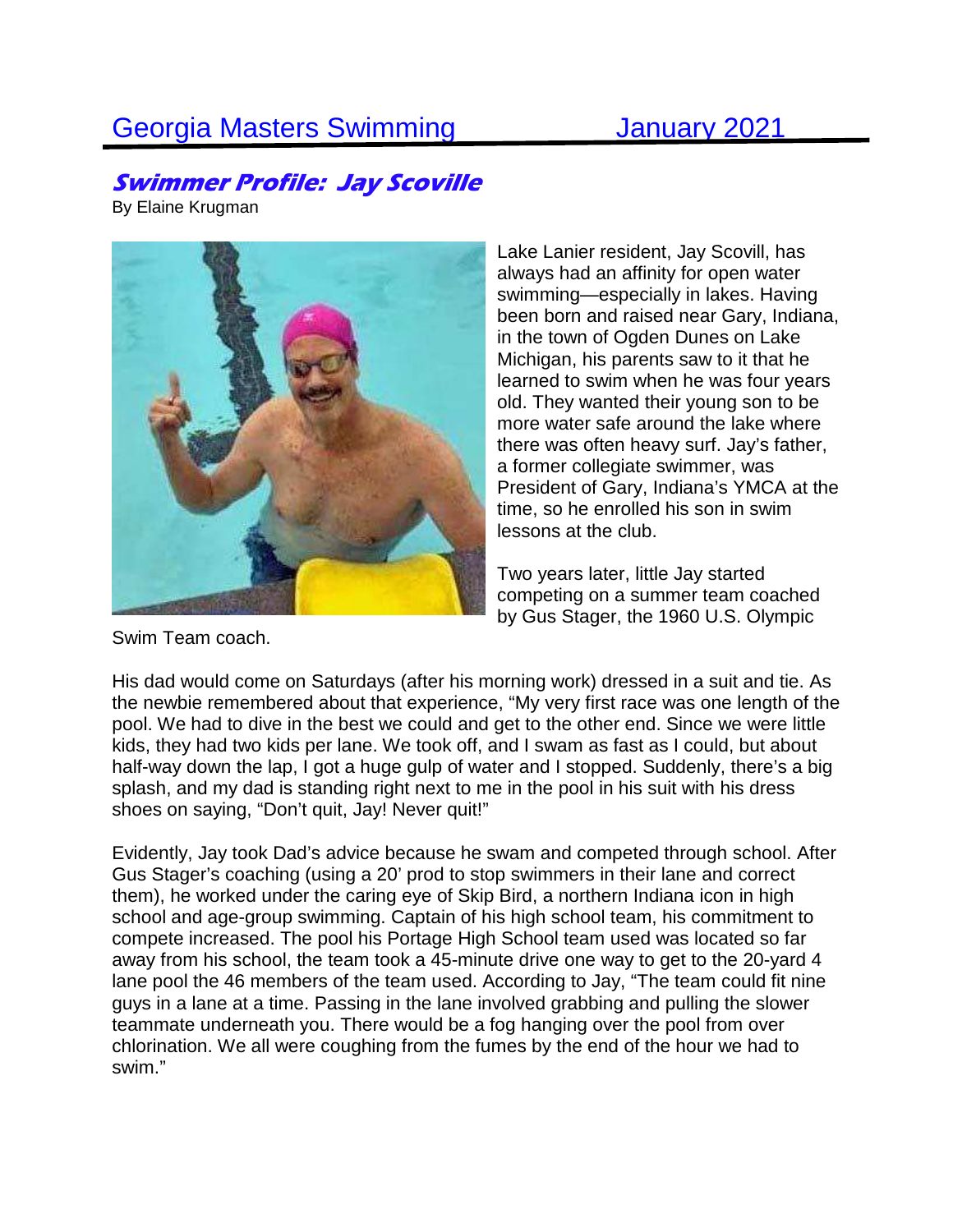Reflecting back on the experience, Jay said, "The flavor of those years was not so much about getting into higher levels of competition. With the small pool and distance to even get there, the opportunity for fame as a team or as individuals was a struggle. The coaches, however, were all incredibly inspiring in spite of the limitations of access to workout facilities."

Jay continued his education at Indiana University during the days of Mark Spitz's reign at that school. Although he was invited to be a "walk on" under famous coach James "Doc" Counsilman, he decided not to join the team after his first trial workout. As he explained, "I went to the pool. There was a chalkboard that said just one thing, '17,000.' That was the first day of workouts that school year. Swim— without goggles—in a chlorinated pool. Goggles didn't exist back then, so the end result was burning, bloodshot eyes. No one gets much studying done that way. I swam it that first day, but unlike Spitz, I did not see Olympic gold in my future. That day was my last adventure in college swimming."

Over the last twenty years, Jay has been swimming and sharing a lane with his wife, Helen, during the early mornings, before her work as a grade-school teacher. They met in 1998 at the Brenau University pool, in Gainsville, while swimming on the Lanier Aquatic Masters team. Jay later swam with the Brenau University Masters Swimming (B.U.M.S) until COVID-19 locked the 17 teammates out of the university pool. The university closed the facility to everybody except their women's swim team. He now swims with Helen at Frances Meadows Aquatic Center, in Gainesville. They are joined with several other 5:00am swimmers. They are all in their 60's and call themselves the "Olympic Nopefuls."

"I would love to get more involved with Masters. I have kept my membership up. We are currently practicing four or five times a week. I am averaging 15-20,000 yards per week as well, so I am healthy." Since Jay and his wife live right on Lake Lanier, Jay started open water swimming when the pools were closed. He really enjoyed the open water experience, so long lake swims of 6,000 to 13,000 yards have become a regular Saturday routine, following his weekday pool workouts. Since he has a good cold-water wetsuit, he hopes to continue doing those swims until the water gets down into the 40's. Jay competed in the late 1990's in a few meets, and again from 2016-2018. He plans on getting back into some races in the future. Regarding his goals, Jay said, "I've always been a sprinter. When I was in high school and college, it was 50's and 100's; I just think it might be fun to get involved with distance more."

At this point, Jay is just very thankful to be able to swim and enjoy the health benefits of the sport. He was diagnosed as having C.I.D.P. (Chronic Inflammatory Demyelinating Polyneuropathy), which is a neurological disorder that can destroy the protective covering around the nerve bundles. This causes weakness, pain, fatigue, and numbness.